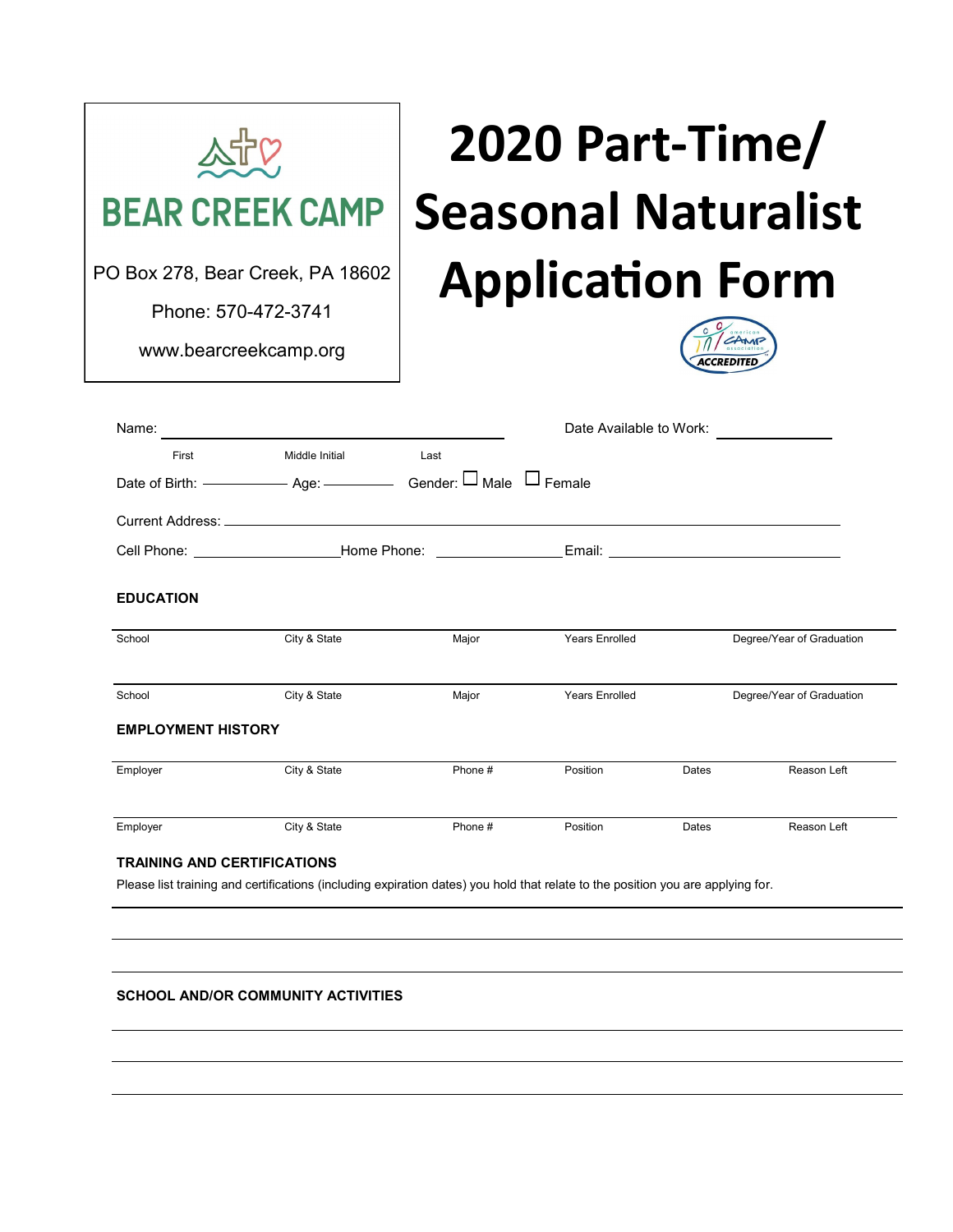#### **BACKGROUND INFORMATION**

In compliance with American Camp Association recommendations, we request that you complete the following two questions in order to be considered for employment at Bear Creek Camp.

Do you have a criminal record related to child abuse or sex related convictions? \_\_\_ Yes \_\_\_ No

Do you have a criminal record related to the handling or use of drugs? \_\_\_ Yes \_\_\_ No

Any offer of employment is contingent upon a satisfactory background report. So that we can conduct this background report please provide the following information:

| Do you have a valid driver's license? | Yes | No Driver's License (State $\&$ #) |
|---------------------------------------|-----|------------------------------------|
|                                       |     |                                    |

#### **REFERENCES**

Please list three references; at least one personal and one professional. References

| Name                                                                                                               | Address (Street/City/State/Zip) | Phone                     | Relationship |  |  |  |  |
|--------------------------------------------------------------------------------------------------------------------|---------------------------------|---------------------------|--------------|--|--|--|--|
| Name                                                                                                               | Address (Street/City/State/Zip) | Phone                     | Relationship |  |  |  |  |
| Name                                                                                                               | Address (Street/City/State/Zip) | Phone                     | Relationship |  |  |  |  |
| PROGRAM ACTIVITY EXPERIENCE                                                                                        |                                 |                           |              |  |  |  |  |
| Please rank your skill and experience in each of the following areas according to the numbers 1-5.                 |                                 |                           |              |  |  |  |  |
| 1 = I have no experience in this area<br>5 = I have much experience organizing and teaching in this area on my own |                                 |                           |              |  |  |  |  |
| ⊧ Astronomy                                                                                                        |                                 | Hiking                    |              |  |  |  |  |
| Ornithology                                                                                                        |                                 | Orienteering              |              |  |  |  |  |
| ⊧ Zoology                                                                                                          |                                 | <b>Outdoor Cooking</b>    |              |  |  |  |  |
| Forest Ecology –                                                                                                   |                                 | ⊦ Nature Crafts           |              |  |  |  |  |
| − Geology                                                                                                          |                                 | Wild Edibles              |              |  |  |  |  |
| <b>Aquatic Ecology</b>                                                                                             |                                 | Group Games               |              |  |  |  |  |
| Canoeing                                                                                                           |                                 | <b>Night Hikes</b>        |              |  |  |  |  |
| Fishing                                                                                                            |                                 | <b>Indoor Activities</b>  |              |  |  |  |  |
| Swimming                                                                                                           |                                 | <b>High Ropes Courses</b> |              |  |  |  |  |

Do you have any questions or concerns regarding this position? If Yes, please explain below:

#### **Please send this completed application, along with a cover letter and resume to:**

Bear Creek Camp Attn: Denise Abrams PO Box 278 Bear Creek, Pa 18602 Fax: 570/472-3741 Email: bcnc@bearcreekcamp.org